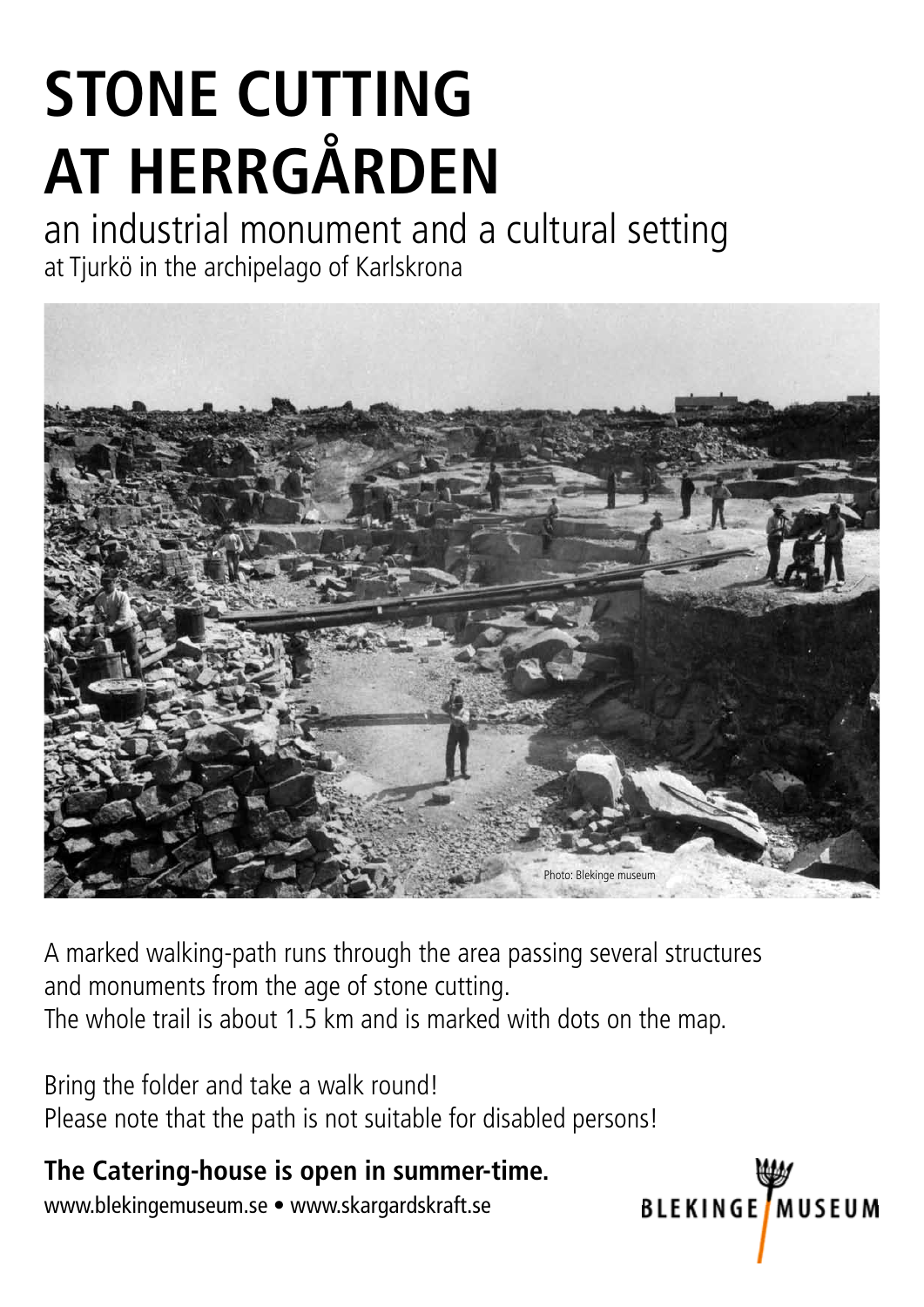

**1. The catering building.** The catering building was built in 1878 in order to meet the daily needs in the growing stone cutting society. The building contained a bakery, a brewery, a canteen and a shop. There were also rooms for a physician and a priest. In the attic the temperance league was housed.

**2. Stone shed.** One of the few remaining structures left standing from the time of the prison labor camp is the stone shed. A floor plan from 1883 labels the building as Labor camp provisions storage and dining area for the constables.

**3. The Crown's penal work station.** Only the foundations remain.

**4. The new office.** Nowadays a privately owned summer-house.

#### **5. The old office**

**6. The prisoners' smithy.** The Crown's penal corps had its smithy at thisplace. Only the prisoners' tools were forged and sharpened here, but in addition all kinds of forging was carried out. Originally the water-line went as high as the smithy.

**7. The harbour.** From this place stone products were exported from Tjurkö and neighbouring quarries, above all to Germany.

**8. The tipping place** Crushed macadam was tipped down onto the concrete platform by the wharf and from there it was loaded on cargo vessels. Paving-stone cutters also worked on the platform and had blocks delivered here from the company's big quarry.

**9. The stone crusher** The foundation of the big stone crusher used from 1909.

**10. The stable** Here was a stable including a shed for carriages and rooms for the coachman.

**11. The wash-house.** The wash-house was built in the 1940s close to an abandoned and water-filled quarry in which the laundry could be rinsed. Earlier it was customary for the women in the stonecutters' families to earn extra money by taking in laundry from the fortress of Kungsholmen and from households in Karlskrona.

**12. Klockare-Johan's stone cottage.** The stone-cutters' families could build their own simple cottages from stone that was left over from the quarry. Here is what remains from a wall of a cottage that was inhabited in the first few decades of the 20<sup>th</sup> century.

#### **13. The big quarry of Vrålebo.**

**14. The quarries** The vegetation again covers the ground that used to be totally bare, but traces from the stone-cutters' work in the small quarries can still be seen. Among the sharp splinters one can also find material for paving-stones that they failed with and wedged stones that were not worth working with further.

**15. The cutters' shed** In the cutters' shed two or three men could work simultaneously cutting paving-stones on workbenches covered with stone chips. The blocks were lifted in through a hatch in the gable of the shed. In the shed the stone-cutters were protected from wind and weather and in the evenings they could work by lamp-light. This shed was built in 1987 as a reconstruction of a model from Sturkö.

**16. The powder shed.** From the counter of the shed black powder was administered for the loading of bore holes in the rocks. The highly explosive merchandise was carried from here to the place of blasting on special powder-stretchers. The considerable explosive power of the powder turned the stone to gravel and was used to get rid of unusable rock.

**17. The barracks of Högarör.** This was the site of the barracks of Högarör, which was one of the residential barracks erected for temporary hands. To begin with unmarried men had to share the eight rooms of the barracks. Later on the rooms served to house a whole family. The building was pulled down in 1984.

**18. The morgue shed.** In this shed dead bodies were kept until the funeral. Minor and major casualties often happened during work in the quarries. Fatal accidents usually happened in connection with blasting or falls.